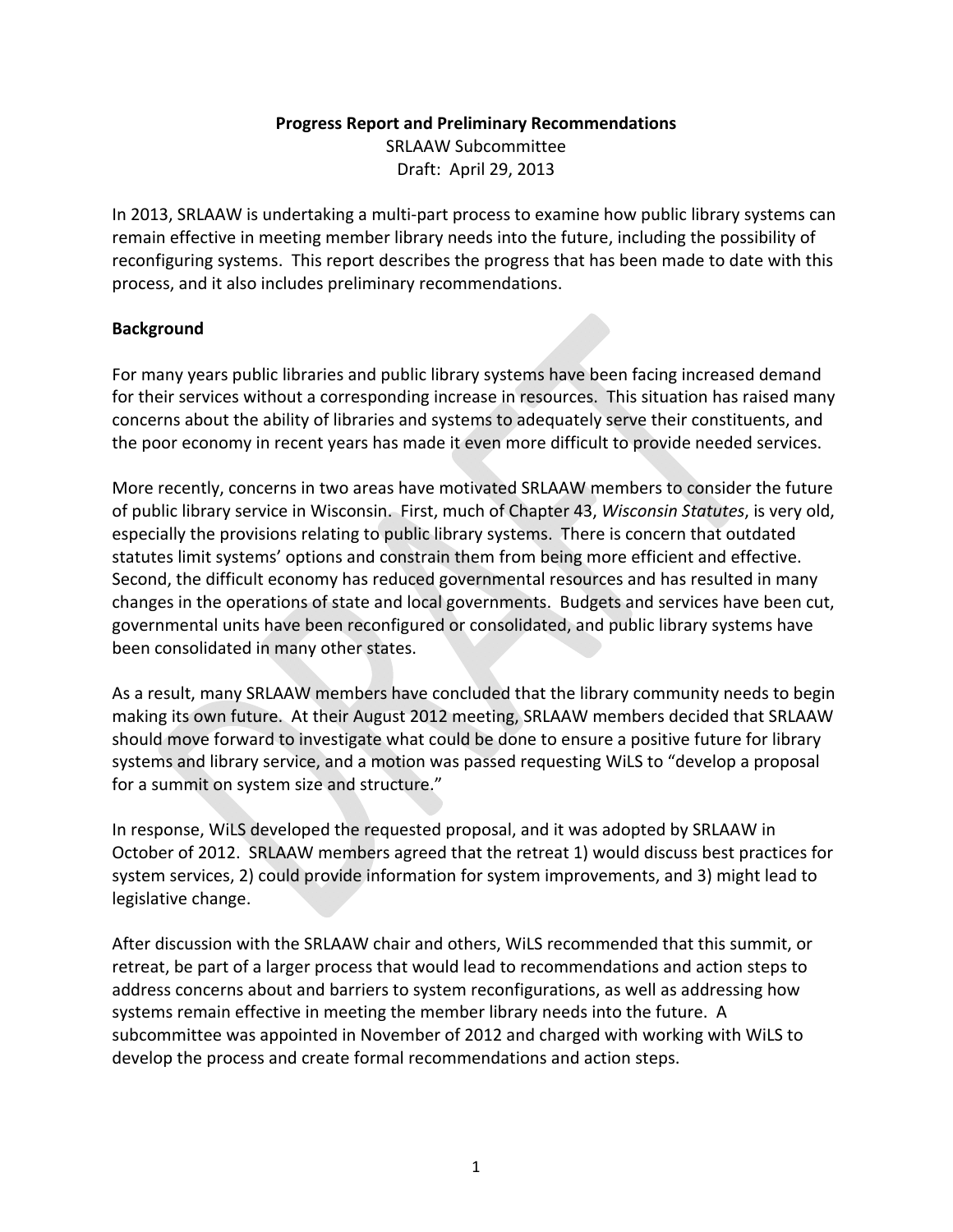Detailed information about this process, and all of the activities and data associated with it, can be found at http://www.srlaaw.org/2013Process/process.asp.

#### **Progress Report**

The following activities in the process have been completed:

*1. Identify specific services and other areas of concern to be addressed through the process*

In order to narrow the scope for discussion purposes, the subcommittee identified six areas of focus: awareness of library system and library services, funding, library law, resource sharing, service implications of technology, and technology infrastructure.

*2. Survey Wisconsin libraries about the identified areas*

In January, Wisconsin public libraries completed surveys related to the six areas. Between 150 and 200 respondents completed each of the six surveys.\*

*3. Hold 2‐3 webinars with states that have undergone system consolidation*

Library and system staff from Massachusetts and Illinois presented webinars to discuss how system consolidation happened and the impact of the change on public libraries in their states. A report detailing the experiences of five other states was also created.\*

*4. Hold a SRLAAW retreat*

A retreat was held on February 4 to consider the survey results and obtain additional input in the process. The attendees – system directors, resource library directors, and one additional attendee from each system – considered best practices and potential future visions of library service in the six areas identified in #1, and made recommendations for next steps.\*

*5. Prepare a list of recommendations and action steps based on the output from the retreat*

The subcommittee used information collected from Wisconsin public libraries, retreat attendees, and the experiences of other states to create the list of recommendations and action steps below.

\*Detailed information can be found at http://www.srlaaw.org/2013Process/process.asp

While many activities have been completed, this report marks the beginning of the next phase of the process: vetting the proposed recommendations in the library community and with others who have an interest in public libraries. The subcommittee will gather feedback during the next few months, revise the recommendations based on this feedback, and present a final report to SRLAAW for action in August.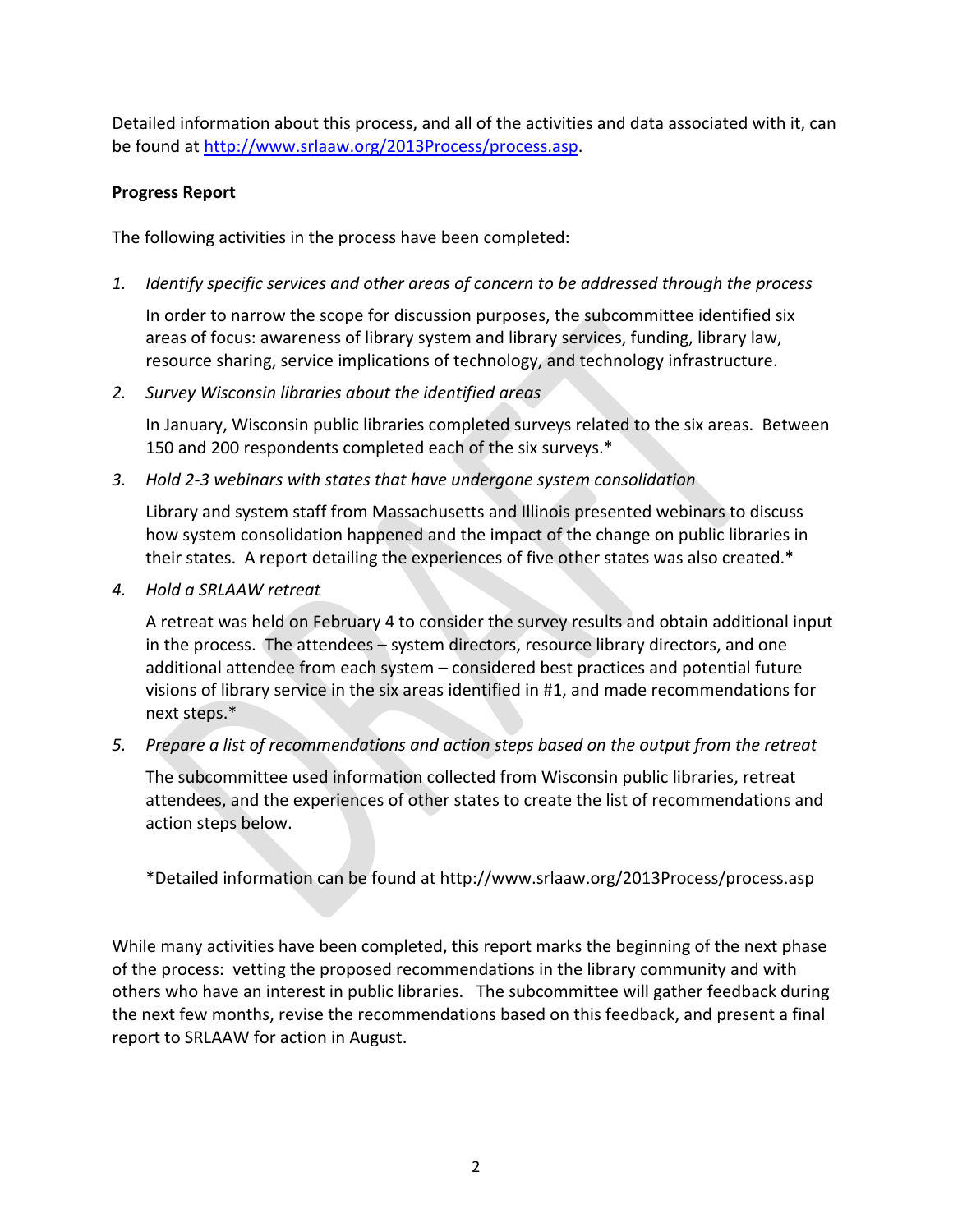#### **Preliminary Recommendations**

- 1. Eliminate the statutory requirement for resource libraries. (s. 43.16)
	- *Rationale:* One of the surveys of public libraries asked if the existing provision for system resource libraries should be changed. The results showed significant interest in change, with many respondents questioning the value of the provisions. Conversation about this provision continued at the retreat, and one of the recommended next steps from the retreat was to "modernize the resource library statutes*.*"

The subcommittee believes that the current laws related to resource libraries and the concept of a single resource library are obsolete. While survey respondents identified many valuable services provided by their resource libraries (delivery, ILS support, etc.), public library systems could legally continue to contract with their current resource library or with another library or organization to provide these services. Eliminating the resource library provision would not necessitate a loss of services to systems or to member libraries.

The current resource library law is also viewed as a significant barrier to consolidation and reconfiguration of systems. Eliminating this requirement would remove the barrier, fostering more productive reconfiguration discussions among systems.

*Action:* SRLAAW refers recommendation to DPI Public Library Development Team and WLA Library Development and Legislation (LD&L) Committee to initiate legislative action.

*Outcome:* Elimination of the statutory requirement for public library systems to designate and contract with a resource library (s. 43.16).

> Elimination of the statutory requirement for public library systems to provide backup reference, information and interlibrary loan services from the system resource library (s. 43.24(2)(b)).

- 2. Increase the required county payments for library services from 70% to 100% of libraries' costs by January 1, 2017. (s. 43.12(1))
	- *Rationale:* One of the public library surveys asked whether the provisions of the existing law should be changed. Many respondents suggested ways to change this provision, including increasing the percentage of reimbursement to more than 70%. The topic was further discussed at the retreat, and one of the recommended next steps was, "Revise the provisions in statute that govern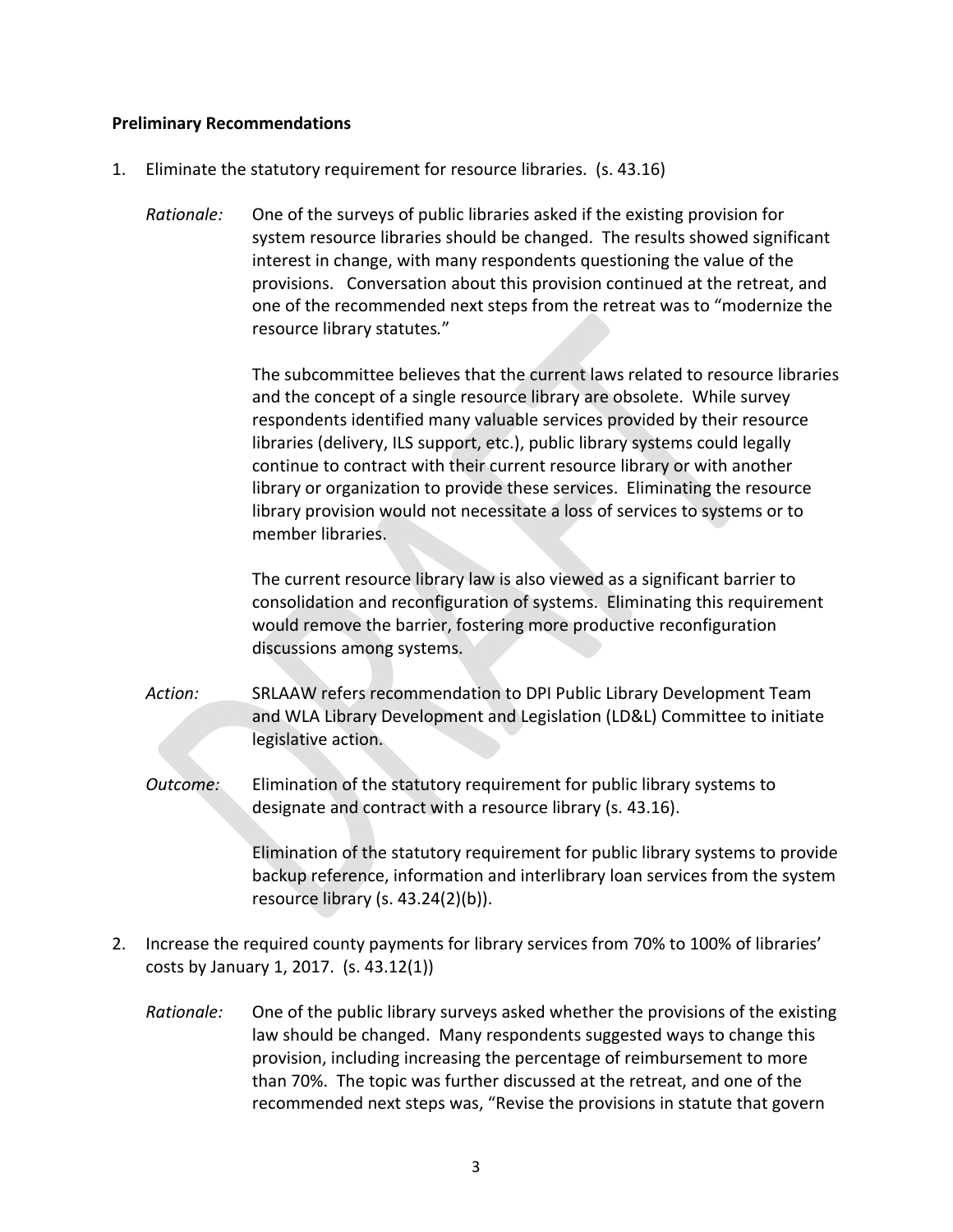reimbursement for nonresident borrowing." Consequently, the subcommittee recommends that the mandatory county reimbursements be increased from 70% to 100% by 2017.

*Action:* SRLAAW refers recommendation to DPI Public Library Development Team and WLA LD&L Committee to initiate legislative action to modify s. 43.12(1).

> SRLAAW compiles data on percentage level of reimbursement payments made by counties throughout the state by January 2014.

SRLAAW compiles and shares best practices from counties that reimburse public libraries at greater than 70% of their costs by January 2014.

SRLAAW undertakes an education and advocacy campaign to educate counties and the public about the need for a higher level of reimbursements.

Systems work with their member counties to encourage them to voluntarily increase their funding percentages.

- *Outcome:* Counties are required to reimburse public libraries for 100% of their statutory bills beginning in 2017.
- 3. Resolve the unfair situation created by exempting counties that operate consolidated county libraries or joint city-county libraries from having to pay libraries in neighboring counties for the service they provide. (s. 43.12)
	- *Rationale:* One of the public library surveys asked whether the provisions of the existing law should be changed. Many respondents suggested ways to change this provision, including reconsidering the application of the provision to counties that operate consolidated or joint city‐county libraries. The topic was further discussed at the retreat, and one of the recommended next steps was, "Revise the provisions in statute that govern reimbursement for nonresident borrowing." Addressing the exemption for counties operating libraries was explicitly included in this next step.
	- *Action:* SRLAAW refers recommendation to DPI Public Library Development Team and WLA LD&L Committee to initiate legislative action to modify s. 43.12(1).
	- *Outcome:* Counties that operate consolidated county libraries or joint city‐county libraries are required to pay libraries in neighboring counties for services provided to their residents.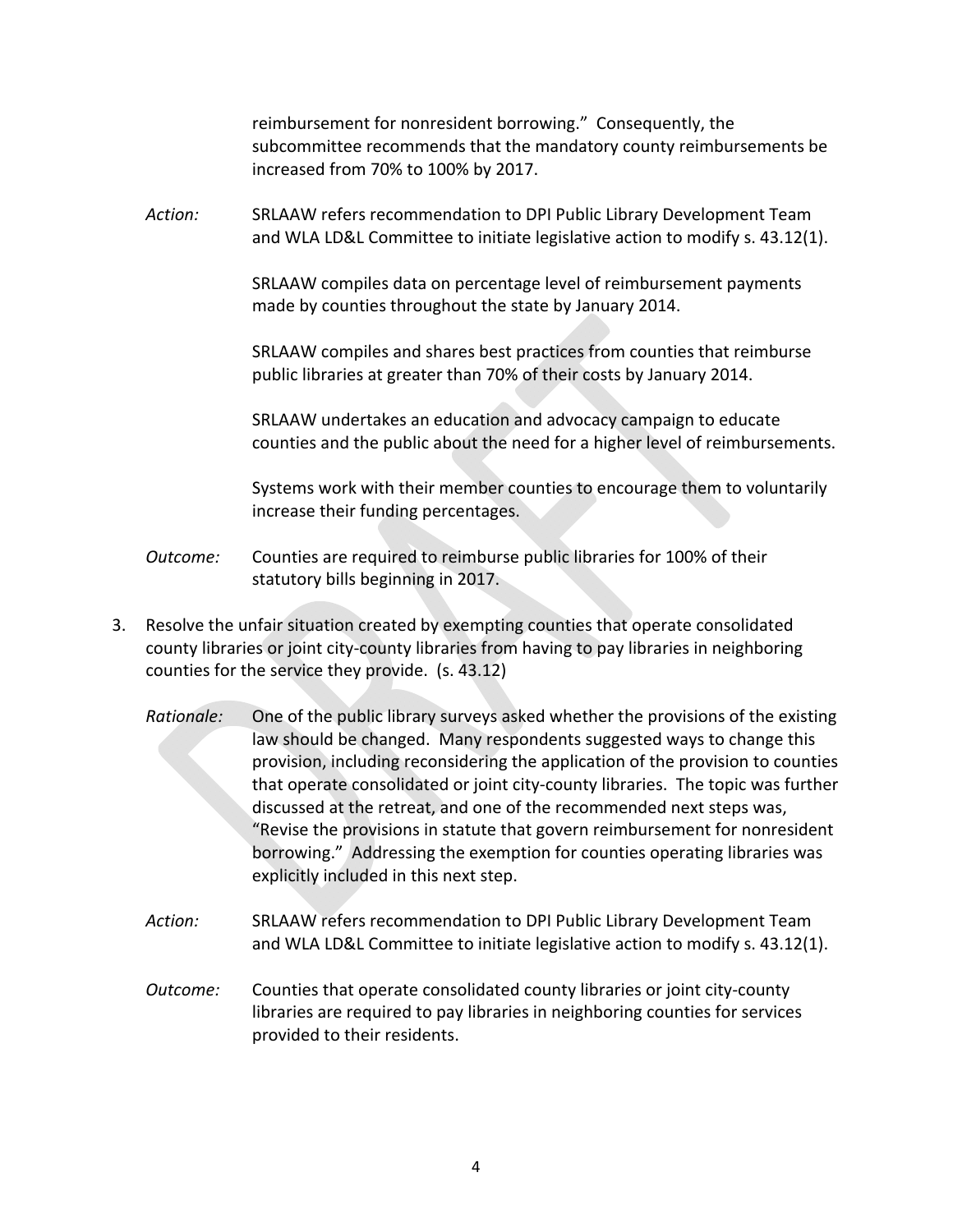- 4. Eliminate the requirement for public library systems to engage in cooperation and continuous planning with other types of libraries in the system area as specified in s. 43.24(2)(L).
	- *Rationale:* This requirement has become obsolete as it is nearly impossible to engage staff from other types of libraries in continuous cooperation and planning. Staff in school libraries has been reduced, and the remaining staff in most schools is constrained from participating due to time pressures and local policies. In addition, many special libraries have closed.

This requirement is also redundant in today's environment as public library systems are already required to plan with "other types of libraries in the area in regard to library technology and the sharing of resources" (s.  $43.24(2)(m)$ ).

- *Action:* SRLAAW refers recommendation to DPI Public Library Development Team and WLA LD&L Committee to initiate legislative action to eliminate s.43.24(2)(L).
- *Outcome:* Elimination of s. 43.24(2)(L) that requires public library systems to engage in cooperation and continuous planning with other types of libraries in the system area.
- 5. Add a section on state-required public library system annual reports for reporting and documenting collaborative activities with other libraries and organizations.
	- *Rationale:* The success of public library systems has shown that collaboration among libraries yields opportunities that libraries could not experience working on their own. This principle can also be applied to collaboration among systems and between systems and other organizations. Collaboration, when appropriate, can result in economies of scale and significant reduction in costs. It can eliminate redundancy and provide the opportunity for library systems to continue to sustain and expand services, even while budgets are flat or decreasing. It can also support innovation, mitigating risk to any one organization and providing funds for experimentation.
	- *Action:* SRLAAW refers recommendation to DPI Public Library Development Team for modification of the state‐required public library system annual report.
	- *Outcome:* Public library system annual reports require systems to report on collaborative activities with other libraries and organizations.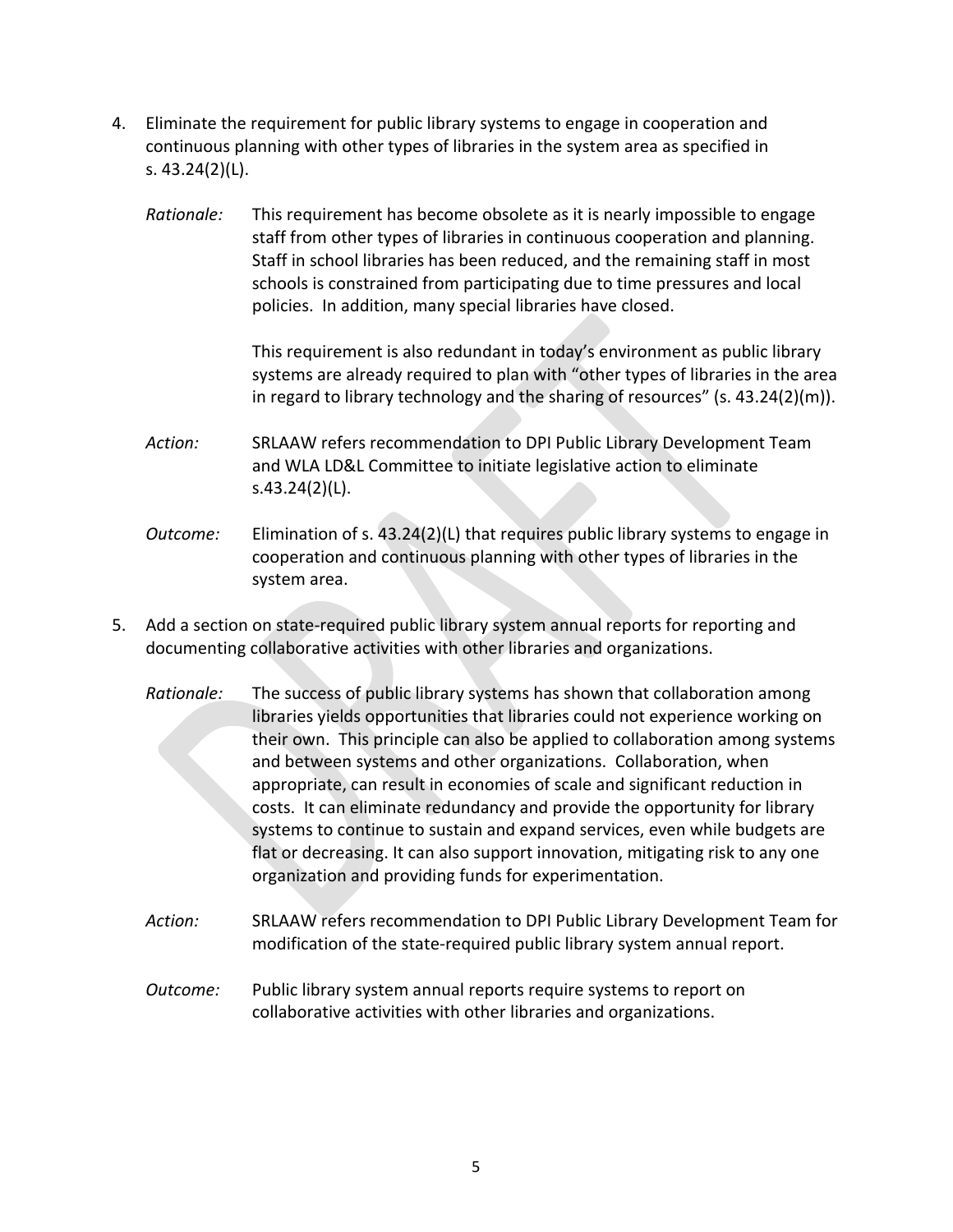6. Replace the existing population standards for public library systems (s. 43.15) with the following demographic and organizational standards:

#### Population

- The library system has a minimum population size of 250,000.
- The library system has a maximum population size of 2,000,000.

#### **Counties**

- The library system's territory includes contiguous counties.
- The library system has a minimum of three (3) participating counties.
- The library system has a maximum of fifteen (15) participating counties.

#### Member Libraries

- The library system has a minimum of fifteen (15) member libraries.
- The library system has a maximum of seventy‐five (75) member libraries.

Because this change would require systems to have multiple counties, eliminate the provisions for consolidated public library systems in s. 43.21.

- *Rationale:* Like collaboration, larger library systems can lead to greater economies of scale and efficiency. They provide a larger pool of materials for resource sharing within the system and more possibilities for funding from the local level for system‐wide projects. Having fewer systems could also increase the potential for collaboration among systems, as each could develop areas of specialization that would provide value to the others.
- *Action:* SRLAAW refers recommendation to DPI Public Library Development Team and WLA LD&L Committee to initiate legislative action to modify s.43.15 to include the new demographic and organizational standards and to eliminate the provision for consolidated public library systems.
- *Outcome:* Replacement of the existing population standards for public library systems with new demographic and organizational standards.
- 7. Establish service standards for public library systems, as proposed in Appendix A, that are used to modify the current statutory system service requirements (s. 43.24(2)).
	- *Rationale:* One of the charges of this subcommittee is to identify best practices for public library systems to stay relevant as the needs of their member libraries change. The subcommittee has created a set of standards for public library system services as a form of best practices.

However, unlike best practices, which are intended to be used individually when relevant, these standards are intended to be adopted as a whole. It is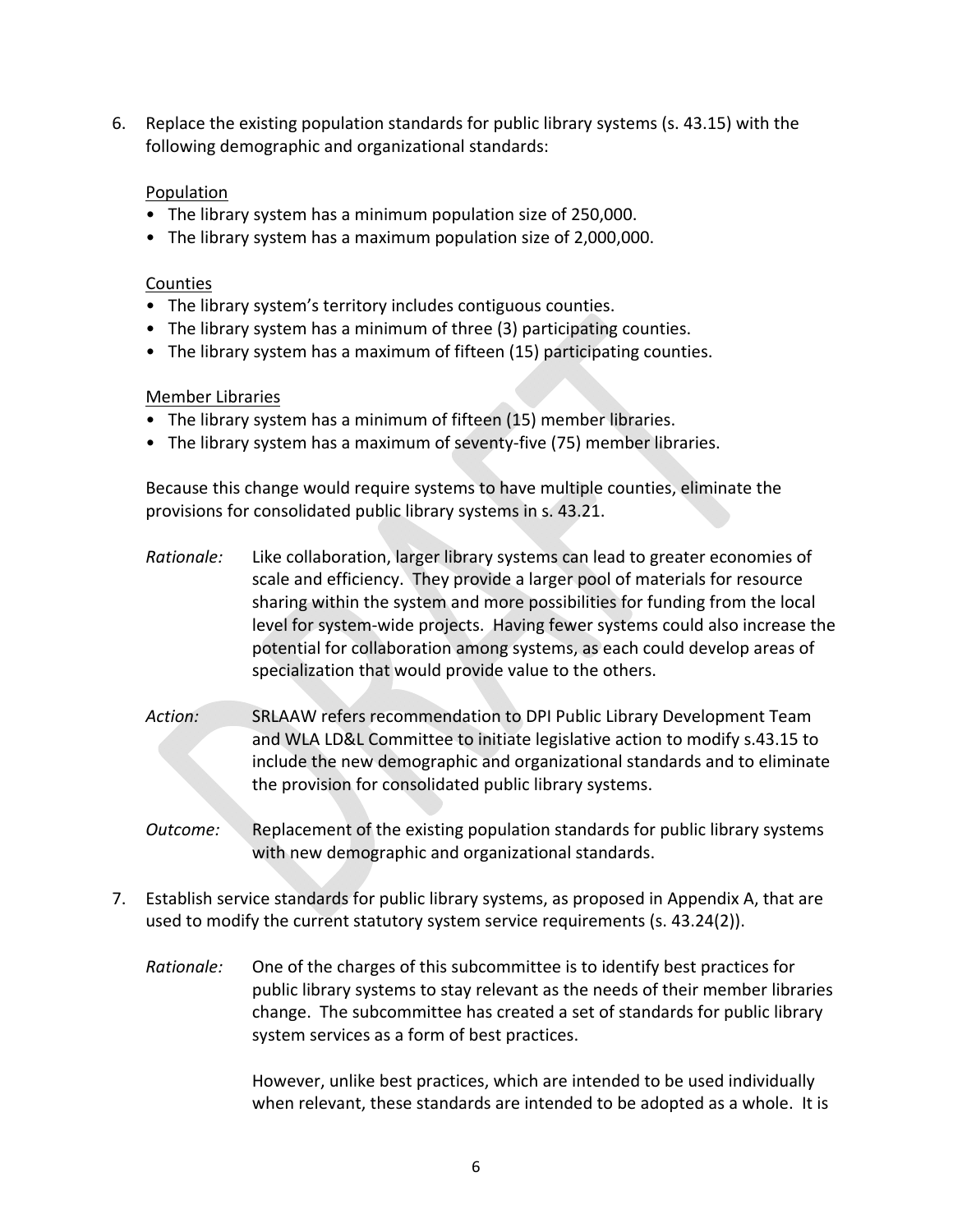highly unlikely that any system alone could meet these standards with current state funding. Instead, systems will need to collaborate or consolidate in order to provide the level of service the standards represent.

*Action:* Subcommittee presents and makes modifications to the recommended standards through a vetting process.

> SRLAAW adopts the proposed service standards in August 2013 and encourages public library systems to voluntarily begin implementing them immediately, with the goal of all systems meeting the standards by 2017.

Library systems and their member libraries use the adopted service standards in evaluating current system services.

Library systems and their member libraries use the adopted service standards in evaluating the merits of proposed system mergers or service consolidations.

SRLAAW refers recommendation to DPI Public Library Development Team to initiate legislative or other appropriate action to implement required service standards for public library systems.

- *Outcome:* Service standards are established for Wisconsin public library systems and are incorporated into statutory service requirements.
- 8. Establish administrative standards for public library systems, as proposed in Appendix B, that are used to modify the current statutory provisions in s. 43.17, as appropriate.
	- *Rationale:* In s. 43.19(2)(b), library system boards are given "the powers of a public library board under s. 43.58 with respect to system-wide functions and services." Including more specific language about board responsibilities in s. 43.17 would clarify the role of the system board.

Like the service standards above, these administrative standards are also intended as best practices for library systems and system boards, and will ideally be voluntarily adopted by library systems.

*Action:* Subcommittee presents and makes modifications to the recommended standards through a vetting process.

> SRLAAW adopts the proposed administrative standards in August 2013 and encourages public library systems to voluntarily begin implementing them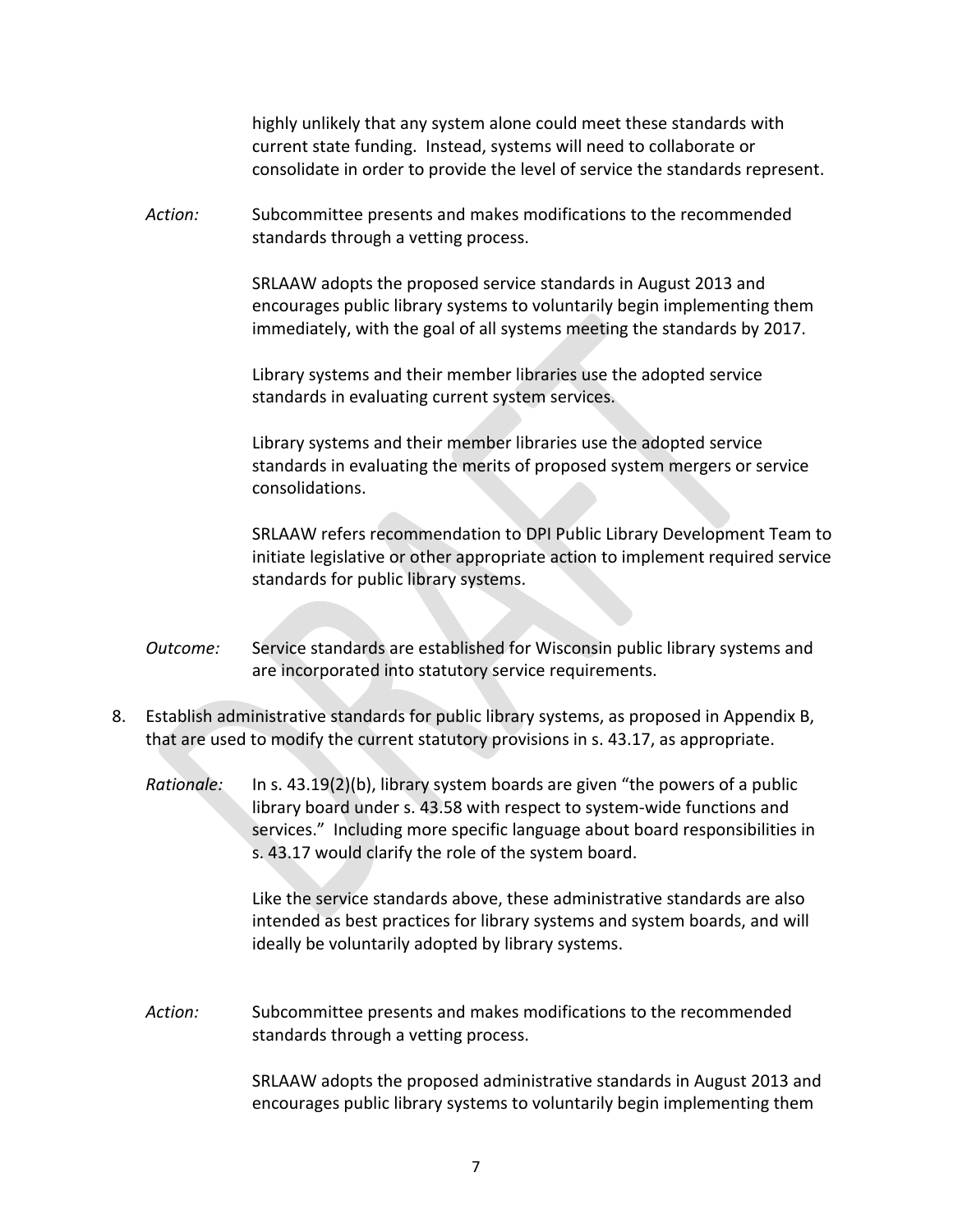immediately, with the goal of all systems meeting the standards by 2014.

Library systems and their member libraries use the adopted administrative standards in evaluating current system administrative practices.

Library systems and their member libraries use the adopted administrative standards in evaluating the merits of proposed system mergers or consolidations.

SRLAAW refers recommendation to DPI Public Library Development Team to initiate legislative or other appropriate action to implement administrative standards for public library systems.

*Outcome:* Administrative standards are established for Wisconsin public library systems and are incorporated in to statutory requirements.

#### **Next Steps**

The subcommittee will gather feedback about this report over the next few months. The subcommittee will then revise the report based on the feedback and present a final report for action by SRLAAW in August. The subcommittee, based on its experience in creating this report, recommends that SRLAAW continue to establish small working groups to complete specific tasks assigned to SRLAAW in this report.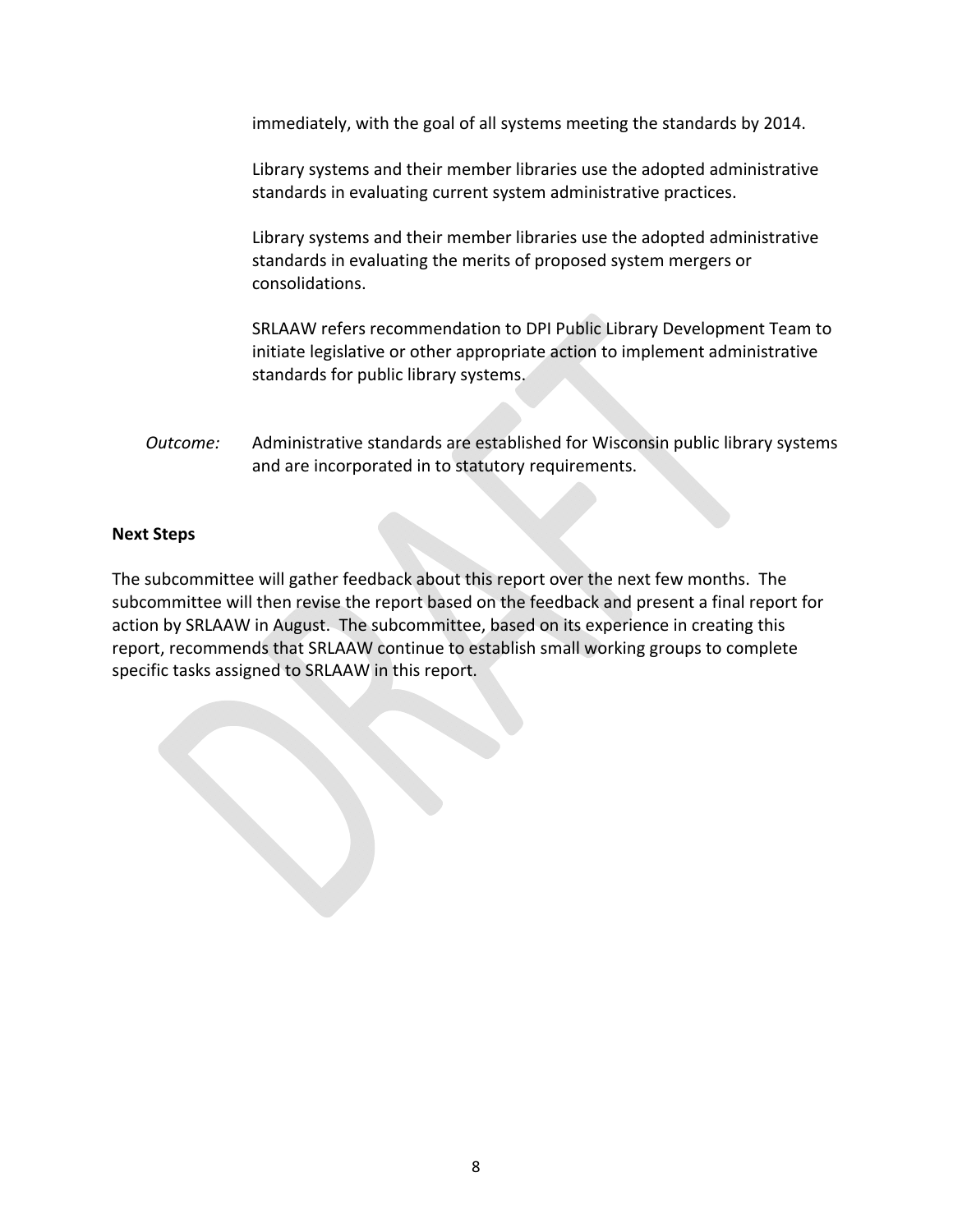**Appendix A**

# **Wisconsin Public Library System Service Standards**

**Proposed to SRLAAW May 1, 2013**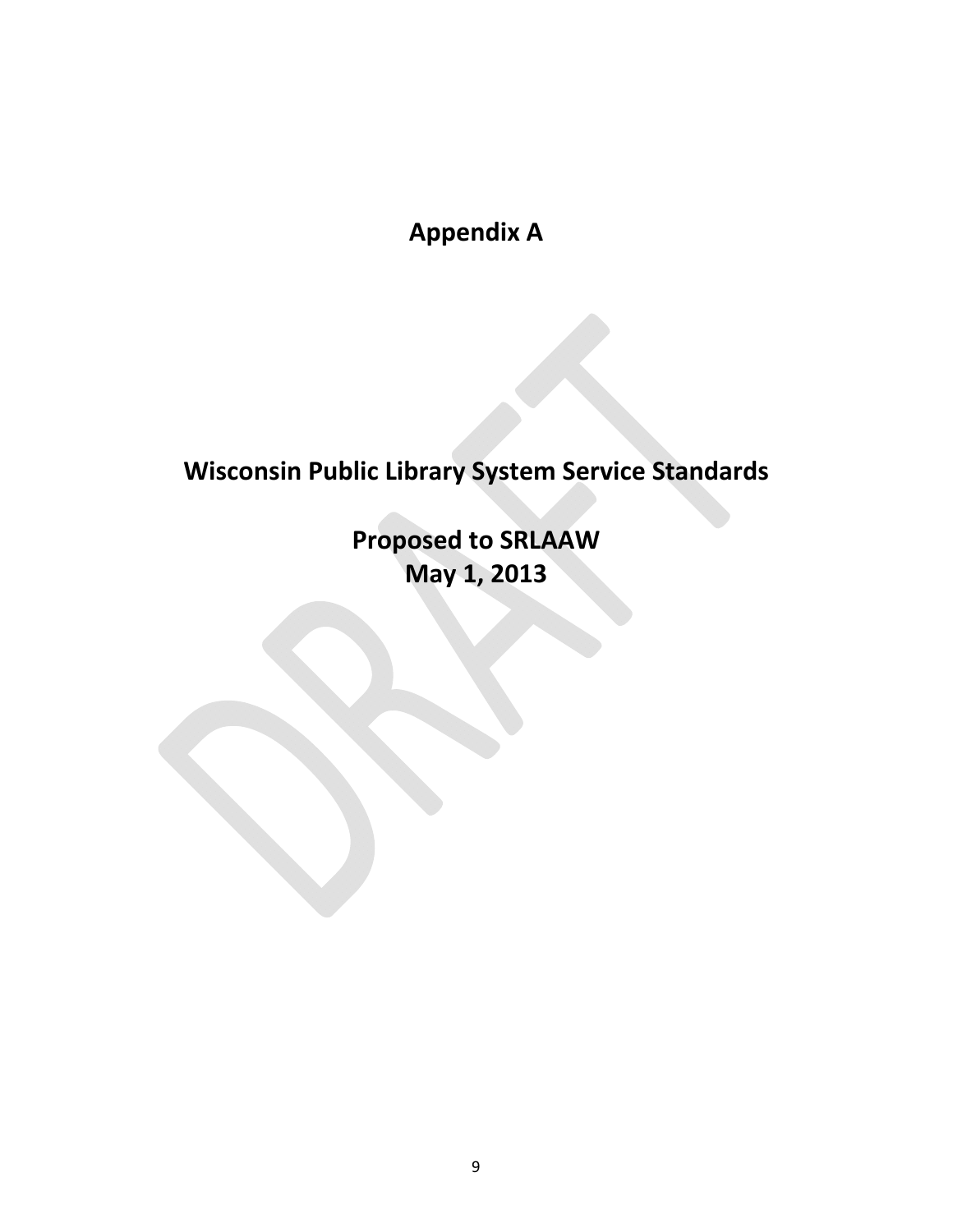## **Advocacy and Promotion Standards**

The library system has a responsibility to provide its member libraries with services and training related to advocacy and promotion. The library system may provide these services directly to its member libraries with its own staff, or it may contract or collaborate with other library systems or vendors to assist it in meeting these service standards.

### **Advocacy**

- The library system provides continuing education to member library staff and trustees in advocacy via workshops, newsletters, and webinars. The library system will offer a minimum of twelve (12) contact hours of advocacy continuing education annually, with a minimum of six (6) in‐person contact hours.
- The library system develops advocacy tools that can be tailored to local library needs and that make it easier for member libraries to advocate on their own behalf, e.g., press releases, sample letters to officials, etc.
- The library system works with member libraries to develop a database of area library advocates and a program for regularly informing them of local and area advocacy needs.
- The library system informs member library staff, trustees, and advocates of pending legislation on the state and national levels that may affect libraries and explains how the proposed legislation might affect system and local library service.
- The library system facilitates participation of member library staff, trustees, and advocates in local, regional, and statewide advocacy events, e.g., candidate forums, WLA Library Legislative Day.
- The library system works with a variety of state, regional, and local government agencies on behalf of member libraries.
- The library system is readily available to assist member libraries in advocating for and securing local and county funding.
- The library system facilitates individual county library service planning processes when requested.
- The library system represents the interests of its member libraries to the Legislature and the Department of Public Instruction in the development of statewide library policy or services.
- The library system cooperates with other agencies or organizations for the benefit of member libraries and area residents.
- The library system has expertise to coordinate the collection, interpretation, and presentation of data at the systemwide level and local level.
- The library system explores and advocates for library funding models that consider measures of library use in addition to circulation (e.g., digital checkouts, program attendance, etc.)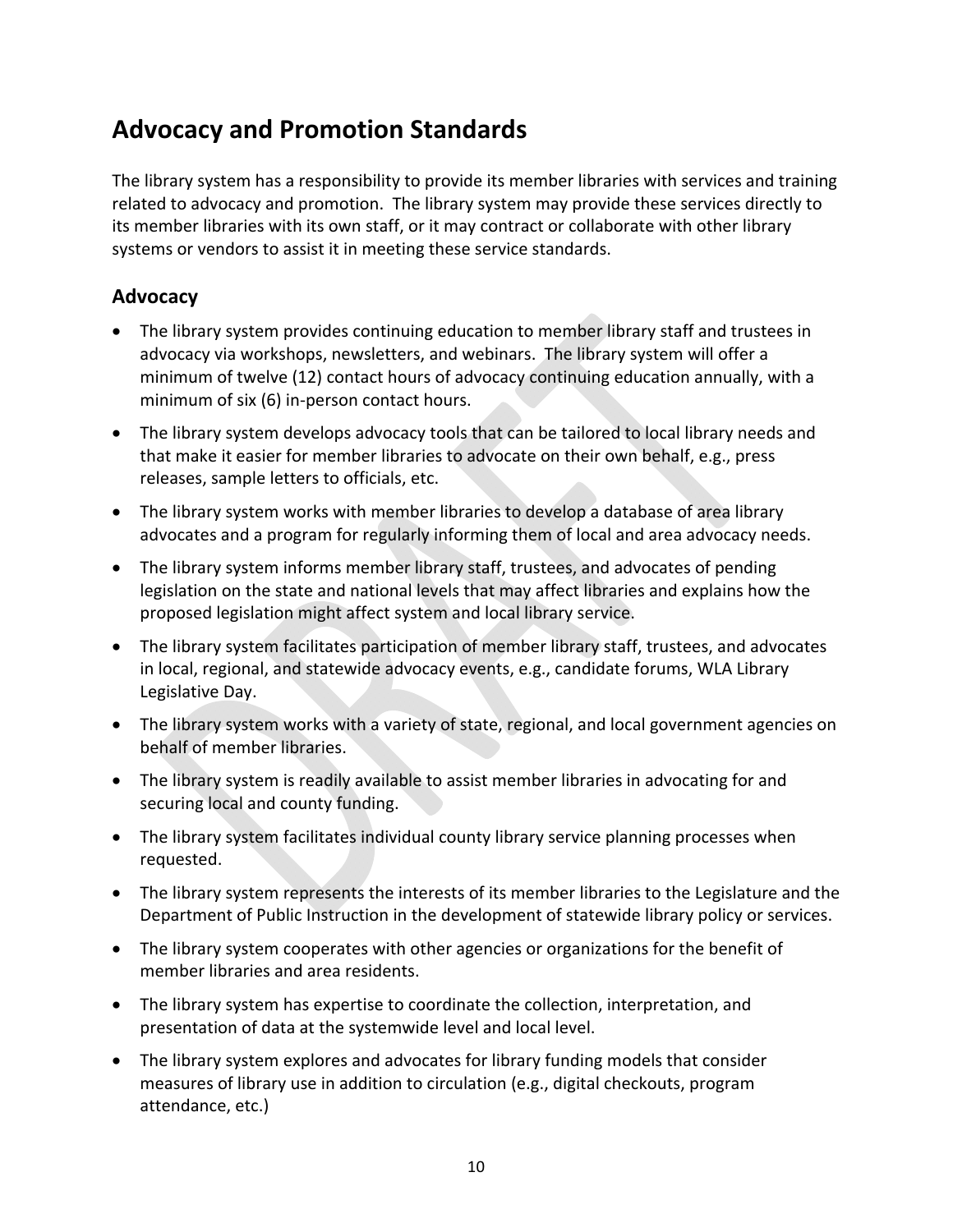### **Marketing and Promotion**

- The library system is responsible for the marketing and promotion of systemwide services.
- The library system coordinates systemwide efforts to promote member library services.
- The library system coordinates public relations activities within the library system and between member libraries and other agencies.
- The library system provides professional-level assistance in marketing and promoting local programs and services.
- The library system works with individual local libraries to develop customized professionalquality promotional pieces, including providing text editing, graphic layout, and reproduction services.
- The library system works with individual local libraries to develop customized professional‐ quality digital graphics for use with websites and social media tools.
- The library system works with individual local libraries to develop customized professionalquality websites, including providing design services and training in website maintenance.
- The library system has expertise in social media tools and the ability to provide training and assistance to member libraries in the effective use of these tools.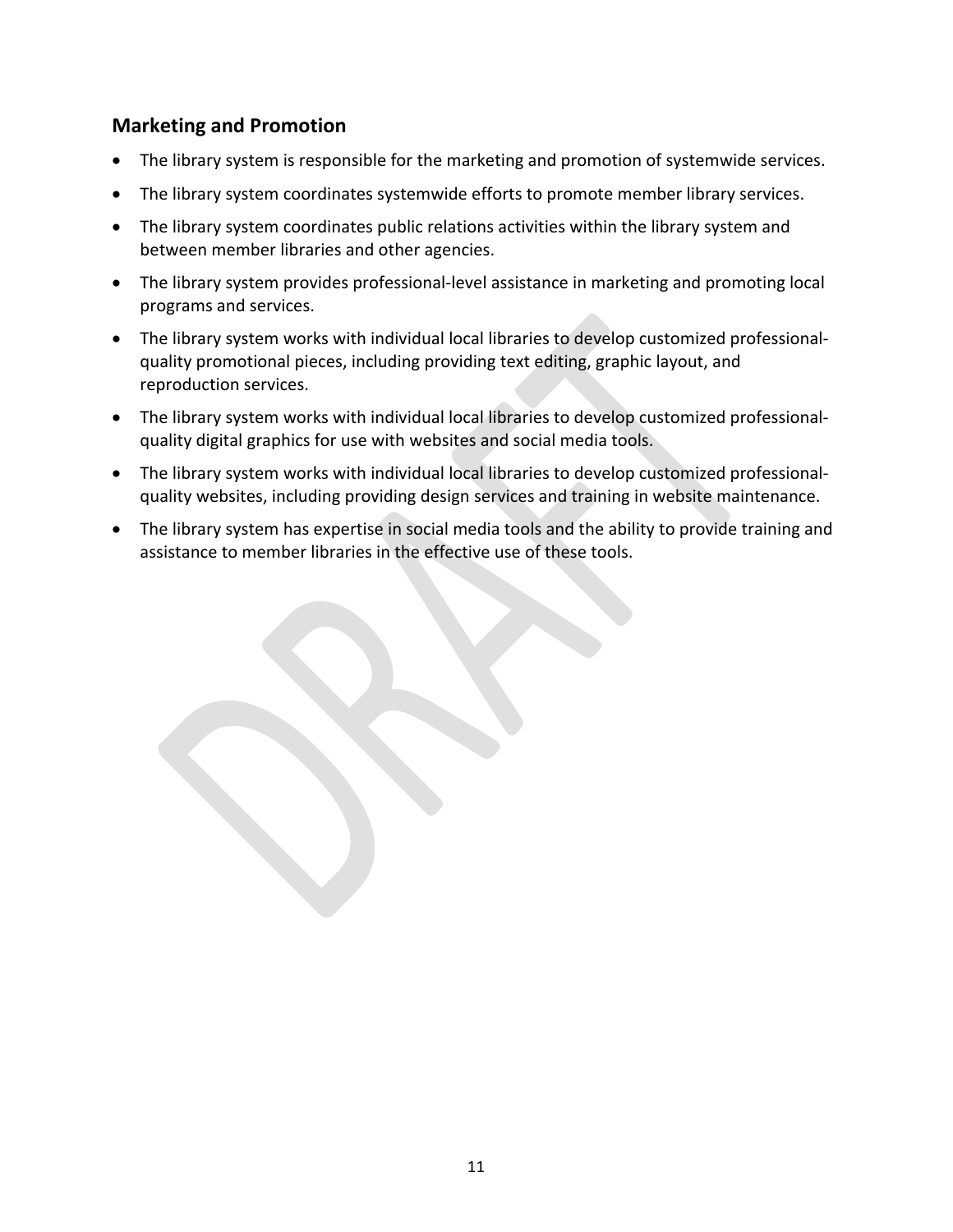## **Collaborative Services Standards**

The library system optimizes the services that it provides to its member libraries by collaborating with others. Collaborative services within, between, and/or among systems can result in more and better services at less financial cost and less duplication of effort.

- The library system actively pursues opportunities to collaborate within, between, and/or among systems in order to maximize efficiencies.
- The library system facilitates meetings within, between, and/or among like‐minded staff from multiple systems in order to discuss and implement collaborative services.
- The library system facilitates group purchasing (e.g., library applications, supplies, equipment, downloadable e‐resources) within, between, and/or among library systems.
- The library system plans for continuing education opportunities with other systems in the region or within the state.
- The library system encourages and promotes collaborative exchanges with other systems in the same region or within the state that use the same ILS vendor.
- The library system gives high priority to collaborative service developments on its state‐ required annual plan and report.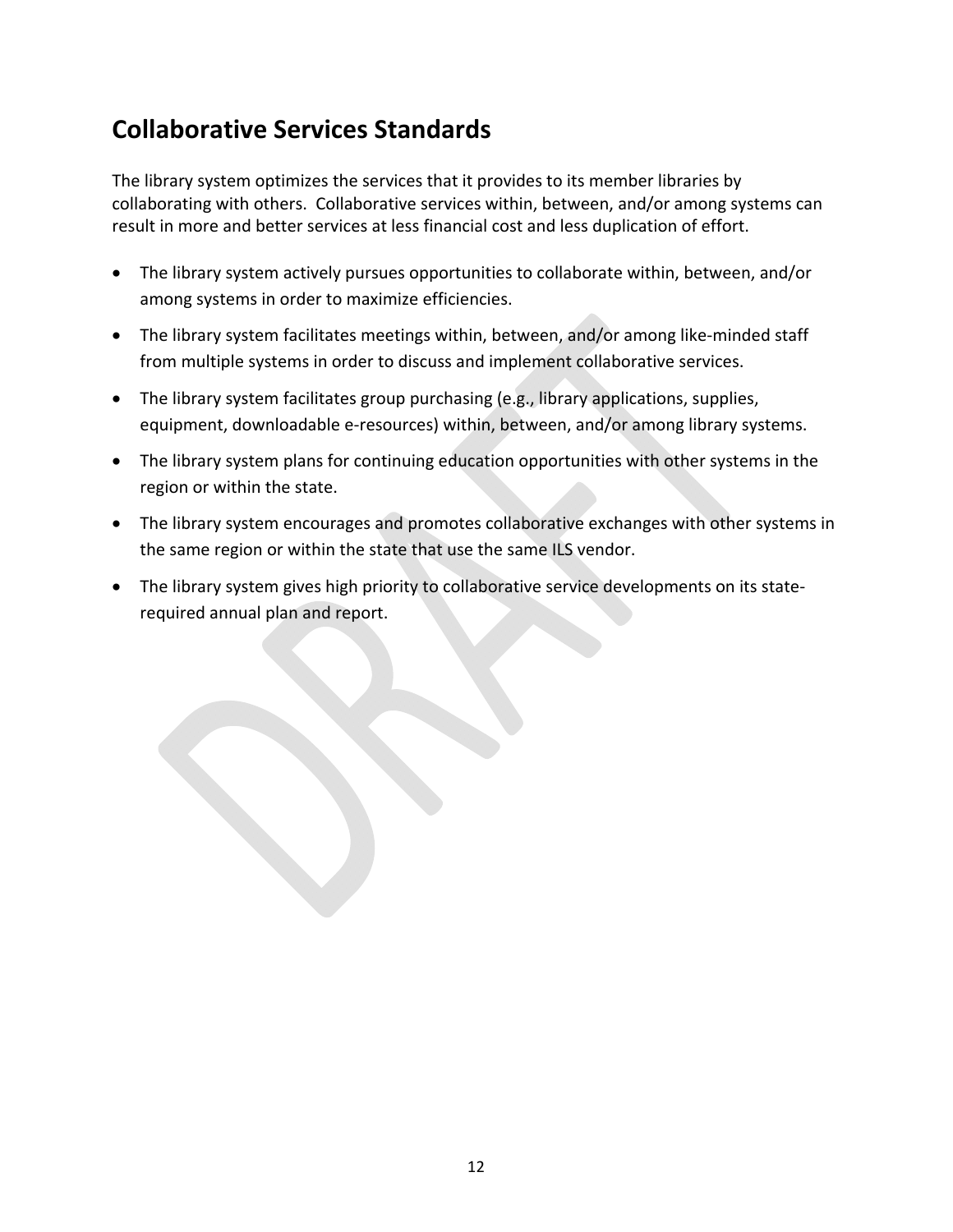## **Continuing Education Standards**

The library system has a responsibility to provide continuing education and training opportunities to its member libraries. The library system may provide these services directly to its member libraries with its own staff, or it may contract or collaborate with other library systems or vendors to assist it in meeting these service standards.

- The library system surveys member libraries on an annual basis to determine the continuing education and training areas that are of greatest interest to, or most needed by, member libraries.
- The library system plans all continuing education opportunities in accordance with the requirements set forth in the *Certification Manual for Wisconsin Public Library Directors* published by the Wisconsin Department of Public Instruction, Division for Libraries and Technology.
- The library system sponsors or co-sponsors a minimum of forty-two (42) contact hours of continuing education opportunities annually for member library staff and trustees, as well as for library system staff and trustees.
- The library system ensures that at least fifteen (15) of the forty-two (42) annual contact hours of continuing education are provided in‐person at a location within a reasonable driving distance.
- The library system, with input from member libraries, evaluates each CE opportunity and conducts an annual outcome‐based evaluation of its continuing education program. Results from evaluations are shared with member libraries.
- The library system opens all continuing education opportunities to staff from all types of libraries in the system area.
- The library system director and appropriate staff meets with all new library directors to provide an orientation on system services and an overview of library services in Wisconsin.
- The appropriate library system staff meets with newly hired key library staff to provide an orientation on system services relating to their positions.
- The appropriate library system staff attends meetings with member library trustees and staff and provides consultation and/or training related to local library issues, as requested.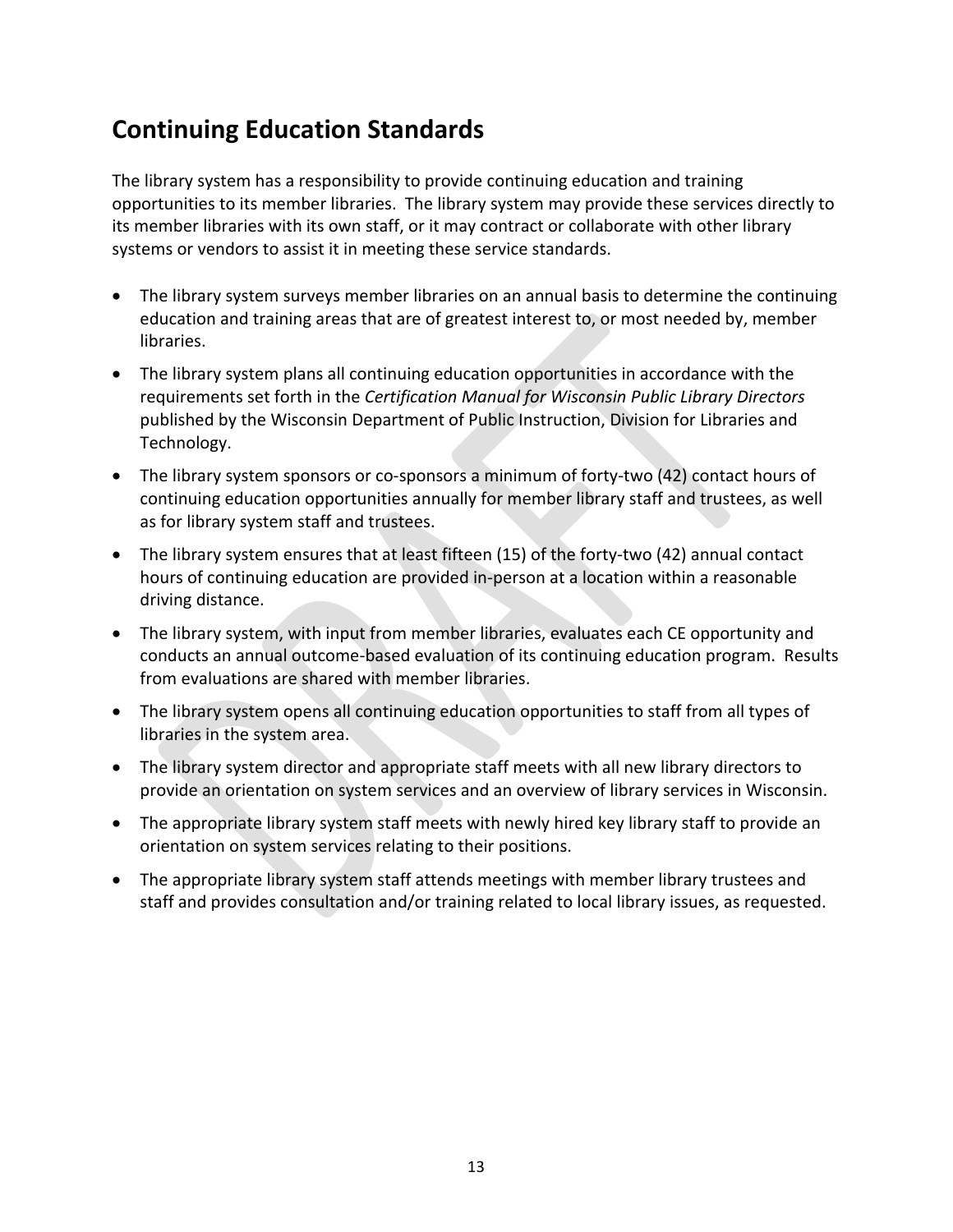## **Delivery Standards**

Because the physical delivery of library materials is an essential element for effective resource sharing, the library system has a responsibility to provide a delivery service that connects libraries within the system and around the state. The library system may provide these services directly to its member libraries with its own staff, or it may contract or collaborate with other library systems or vendors to assist it in meeting these service standards.

- The library system makes local delivery service available to member libraries at least five days per week. The delivery service schedule will be based upon the needs of the member libraries and the cost‐effectiveness for the library system.
- The library system ensures that, within the system, material placed in delivery by a library shall be delivered to its destination library by the third business day, excluding weekends.
- The library system connects its local delivery service with the statewide library delivery network.
- The library system trains member library staff in effective and efficient methods for labeling and packing materials.
- The library system configures its Integrated Library System, whenever possible, to expedite delivery of materials requested by patrons.
- The library system encourages nonpublic libraries to participate in delivery networks offered through the system and the state.
- The library system, if operating its own delivery service, purchases fuel efficient vehicles.
- The library system, if operating its own delivery service, follows a regular service schedule based on the manufacturer's recommendations.
- The library system, if operating its own delivery service, ensures that the vehicle is equipped to protect library materials from weather, dust, and dirt.
- The library system, if operating its own delivery service, equips its vehicles so that delivery staff can safely move materials from the vehicles to a library and from a library to the vehicles.
- The library system, if operating its own delivery service, trains delivery staff on safe methods for lifting and moving materials.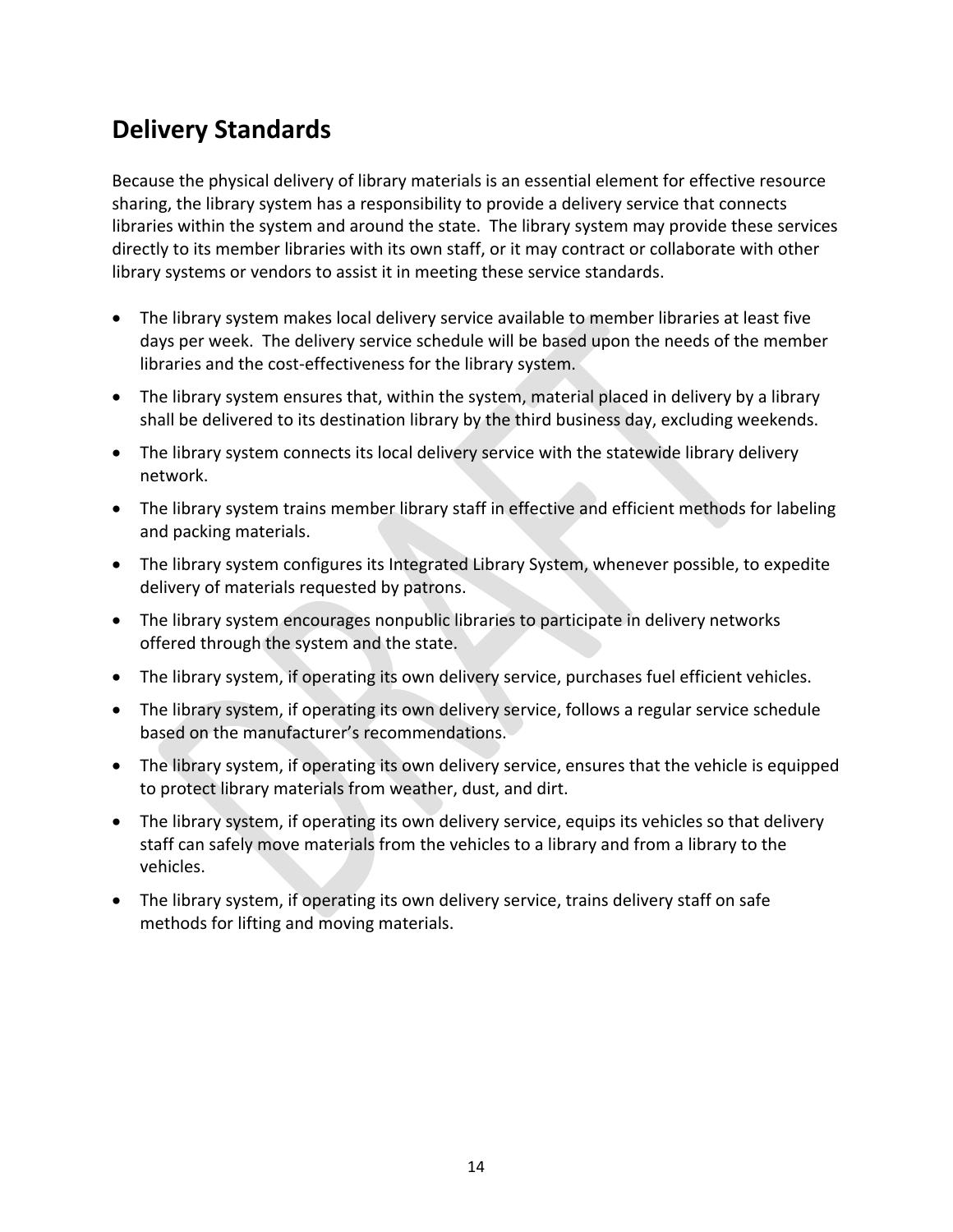## **Integrated Library System (ILS)**

The library system has a responsibility to provide its member libraries with access to an affordable, shared integrated library system (ILS). Participation in a shared ILS is an essential element in each Wisconsin's public library's ability to provide modern and effective library service to its patrons, and the library system play a key role in ensuring that its member libraries can participate in a shared ILS. The library system may provide an ILS and related services directly to its member libraries with its own staff, or it may contract or collaborate with other library systems or vendors to assist it in meeting these service standards.

### **Administration and Funding**

- The library system facilitates access to a shared integrated library system (ILS) that meets the needs of the member libraries and their patrons.
- The library system supports an online catalog for the public that allows for the discovery of library resources in all formats.
- The library system will dedicate staff and fiscal resources to support and maintain access to a shared ILS.
- The library system and its members create a plan and budget to upgrade and replace ILS equipment and software on a regular schedule.
- The library system prepares an annual program budget that accurately reflects the costs and needs for the ILS.
- Each ILS consortium utilizes a decision‐making process that meets the needs of member libraries and the system.
- The library system works with member libraries to ensure that adequate resources are available for ILS‐related services.
- The library system, with input from the member libraries, develops a formula for costsharing among member libraries that is clear and equitable.
- The library system works with member libraries to produce and maintain standards for ILS use in a shared environment.
- The library system encourages the standardization of rules and procedures among ILS participants.
- With input from member libraries, the library system board and staff develop an ILS plan.

### **Database Management**

 The library system provides an effective and efficient way for member libraries' holdings to be added to the database.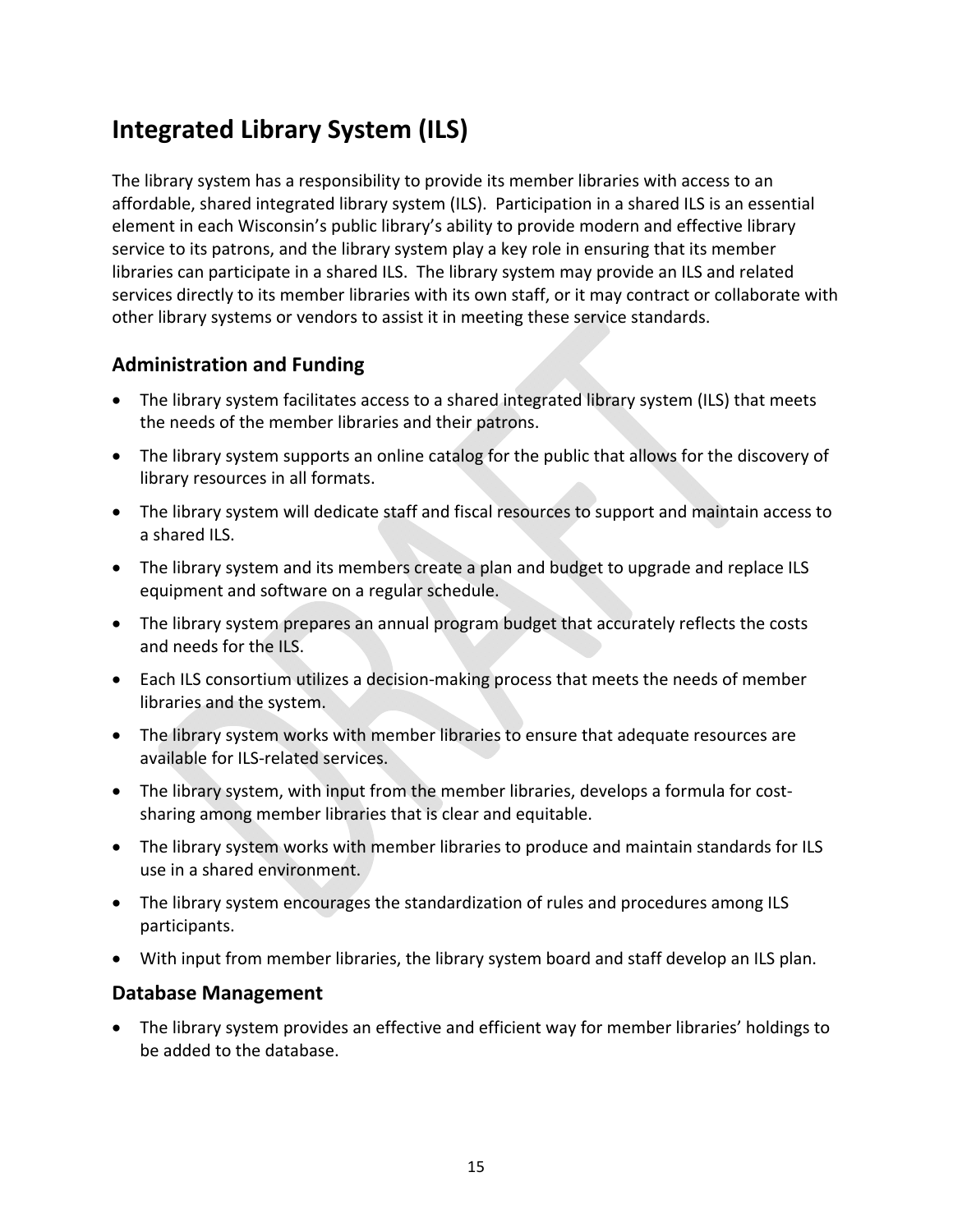- The library system works with member libraries to establish standards and procedures for entering bibliographic and item holding records in accordance with currently accepted library cataloging and classification practices.
- The library system ensures access to reports to assist member libraries in managing ILS data.
- The library system ensures that bibliographic records, item records, and item status for materials in its database are searchable through standard protocols.
- The library system ensures access to reports to assist member libraries in managing patron, bibliographic, and holdings data.

### **Training and Support**

- The library system provides a minimum of twelve (12) hours of training on ILS functionality on an annual basis.
- The library system ensures that member library staff are properly oriented and trained on ILS procedures and protocols.
- The library system supports training of the public in the use of the online catalog.
- The library system provides statistical data as required for the DLT Public Library Annual Report, using the standard definitions supplied by the Division.
- The library system ensures access to statistical reports and provides assistance to member libraries in interpretation of data.
- The library system provides qualified, trained staff devoted to the management and support of the shared ILS.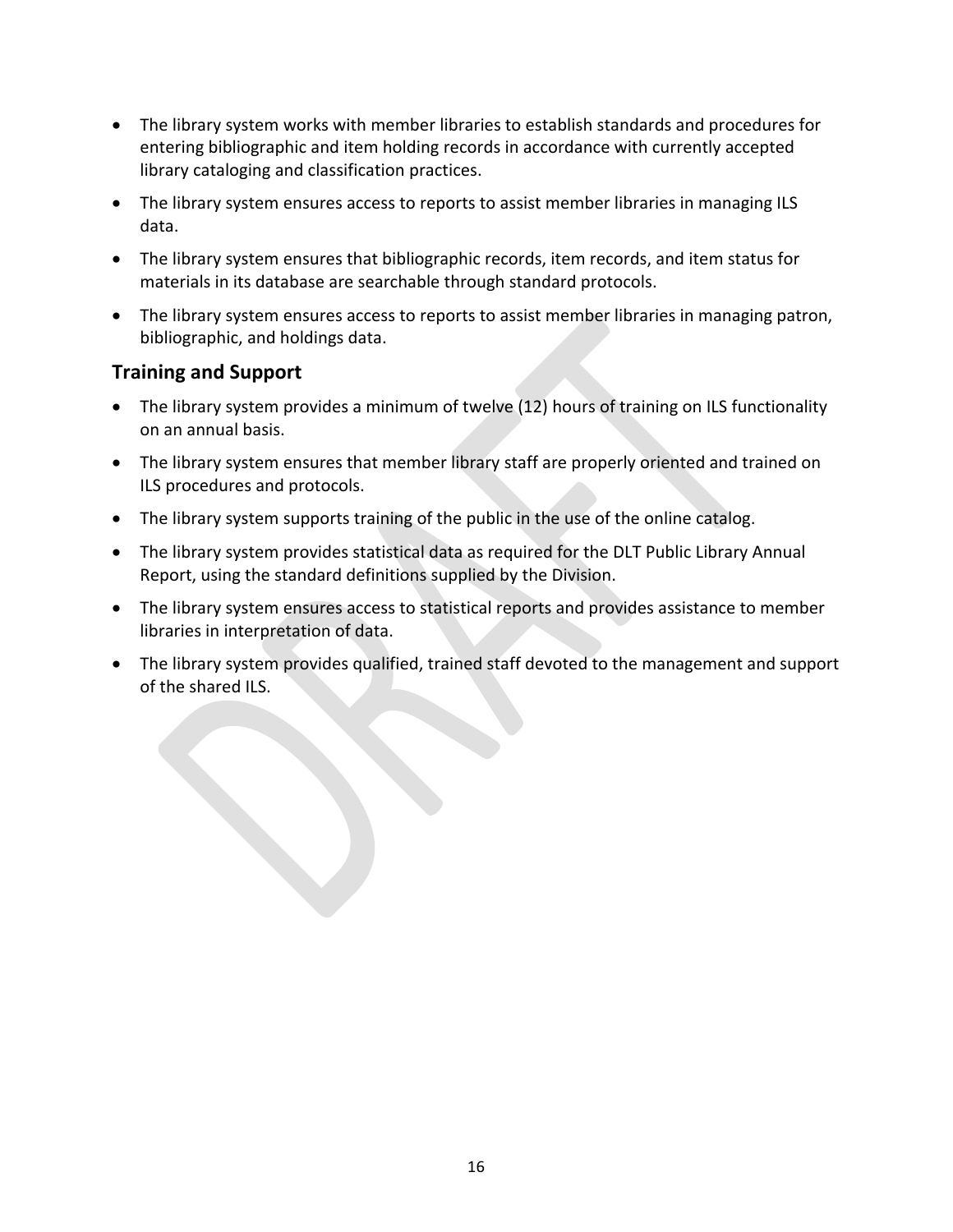## **Interlibrary Loan Standards**

Wisconsin's public library systems recognize that the sharing of material between libraries is an integral and vital element in the provision of library service and believe it to be in the public interest to encourage such exchanges. Interlibrary loan (ILL) is intended to complement local collections, and should not be used as a substitute for good library collections which meet the routine needs of users. **While ILL can be defined as any exchange of materials between libraries, this standard is intended to address only those exchanges that occur outside of a shared ILS.**

The effectiveness of the state's interlibrary loan system depends upon participation of public library systems, and libraries of all types and sizes, and rests on the belief that no library, no matter how large or well supported, is self-sufficient in today's world. While it is evident that some libraries are net borrowers (borrow more than they lend) and others are net lenders (lend more than they borrow), the system also rests on the belief that all libraries should be willing to lend if they are willing to borrow. *(Adapted from the Interlibrary Loan Code for the United States.)*

The library system has a responsibility to provide it member libraries with access to an effective ILL service that facilitates resource sharing with other libraries. The library system may provide ILL services directly to its member libraries with its own staff, or it may contract or collaborate with other library systems or vendors to assist it in meeting these service standards.

### **Participation**

- The library system ensures that all member libraries participate fully in interlibrary loan as lenders and borrowers.
- The library system ensures that that all participating ILL libraries follow interlibrary loan procedures and protocols established by the system, RL&LL and/or OCLC.
- The library system ensures that patron-initiated interlibrary loan requests are mediated.
- The library system ensures and advocates for the confidentiality of the user.
- The library system advocates for efficient two‐way communication/linking between and among local (system) consortia, state, and national ILL networks.

#### **Training**

- The library system provides training on creating and managing interlibrary loan requests.
- The library system provides an annual workshop on interlibrary library loan to clarify and review best/current practices, protocols, and procedures.
- The library system participates in/attends all DPI‐sponsored meetings for systems and shares what is learned with area ILL colleagues.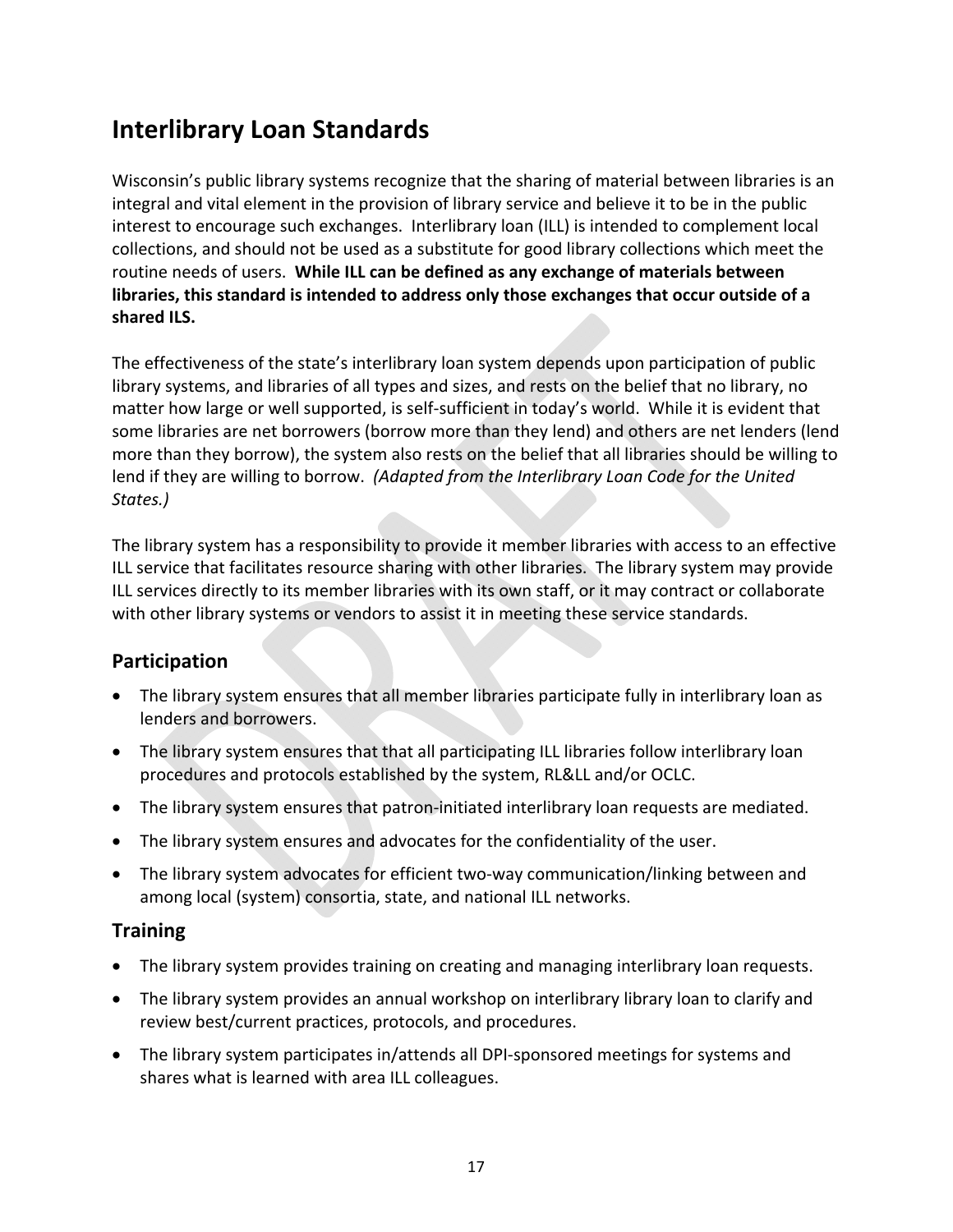- The library system promotes continuing education/training opportunities related to interlibrary loan and encourages participation.
- The library system promotes webinars which provide training on resources available through BadgerLink and encourages participation.

### **Communication**

- The library system ensures all member libraries are subscribed to the appropriate interlibrary loan communication channels.
- The library system ensures that area libraries receive promotional materials about resources/information available about interlibrary loan best practices, standards, etc.
- The library system ensures that participants have access to accurate ILL statistics.

### **Innovation / Future**

 The library system explores nontraditional ILL practices, such as direct‐to‐user‐delivery and purchase/print-on-demand options to ensure maximum and efficient accessibility and convenience.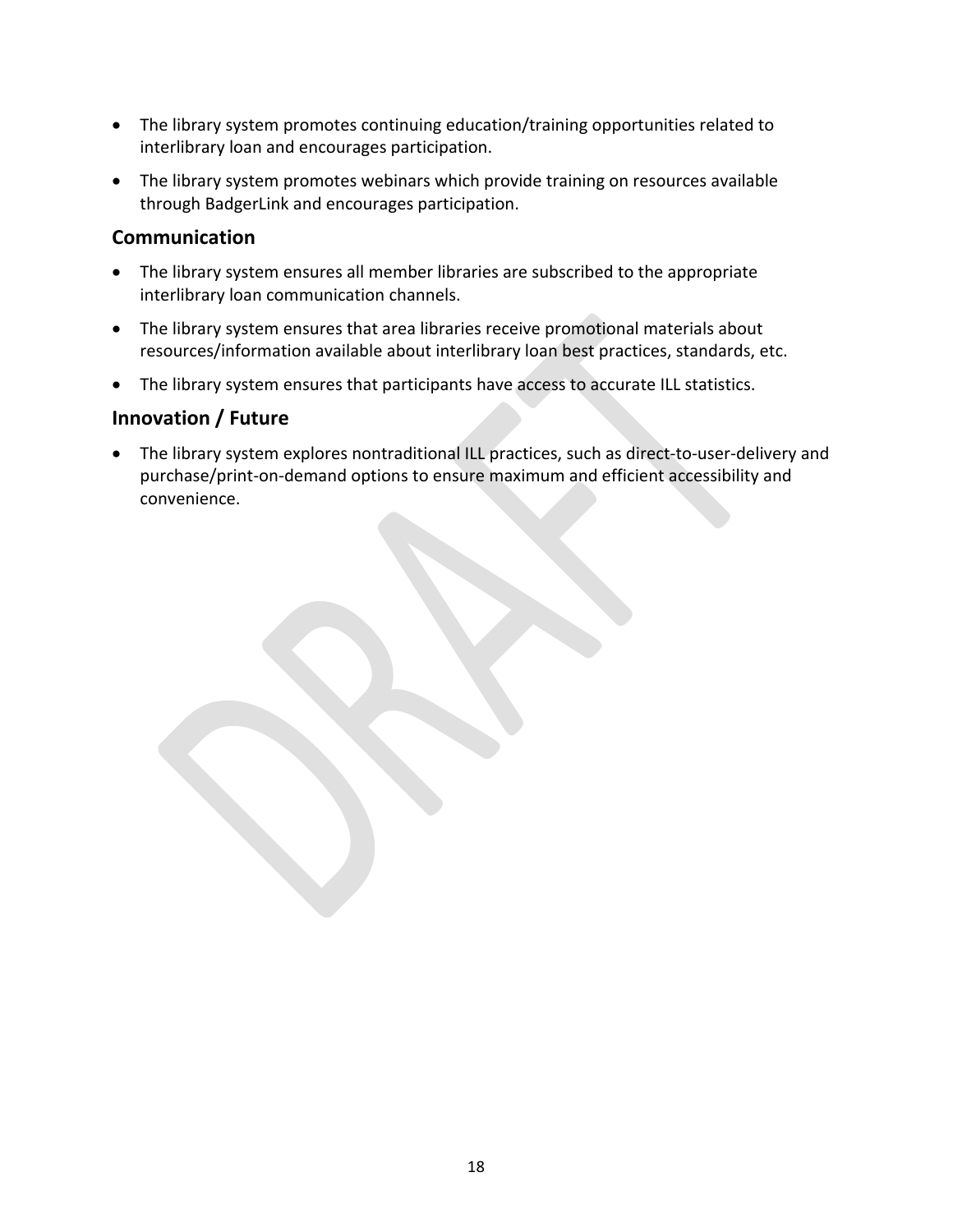### **Non‐Traditional Library User Services Standards**

The library system has a responsibility to assist its member libraries with the services they provide to non-traditional library users.\* The library system may provide these services directly to its member libraries with its own staff, or it may contract or collaborate with other library systems or vendors to assist it in meeting these service standards.

- The library system assists its member libraries in identifying populations of non-traditional library users.
- The library system provides its member libraries with access to expertise and consulting to assist them in planning and developing services for non-traditional library users.
- The library system facilitates its member libraries' use of *Youth with Special Needs: A Resource and Planning Guide for Wisconsin's Public Libraries* and *Adults with Special Needs: A Resource and Planning Guide for Wisconsin's Public Libraries* in the planning and development of services to non‐traditional users.
- The library system sponsors a minimum of six (6) contact hours annually of continuing education opportunities relating to, or showcasing, services to non-traditional library users.
- The library system collaborates with member libraries or other systems to obtain grants which provide funding to serve non-traditional library users.
- The library system assists member libraries in marketing services to non-traditional library users.
- The library system facilitates regional collaborations on services to non-traditional library users.

\*Non‐traditional library users include individuals of all ages who often face barriers to their use of public library services, or need specific resources at the library or accommodations to make the most of their time at the library. These barriers affect people with mobility and orthopedic disabilities, people living in poverty, people living in alternative family and home situations (including institutions), people with cognitive disabilities, autism, or traumatic brain injuries; people with emotional behavior disabilities, people with learning disabilities, people with hearing or vision disabilities, people with varying speech and language abilities, and aging populations, among others.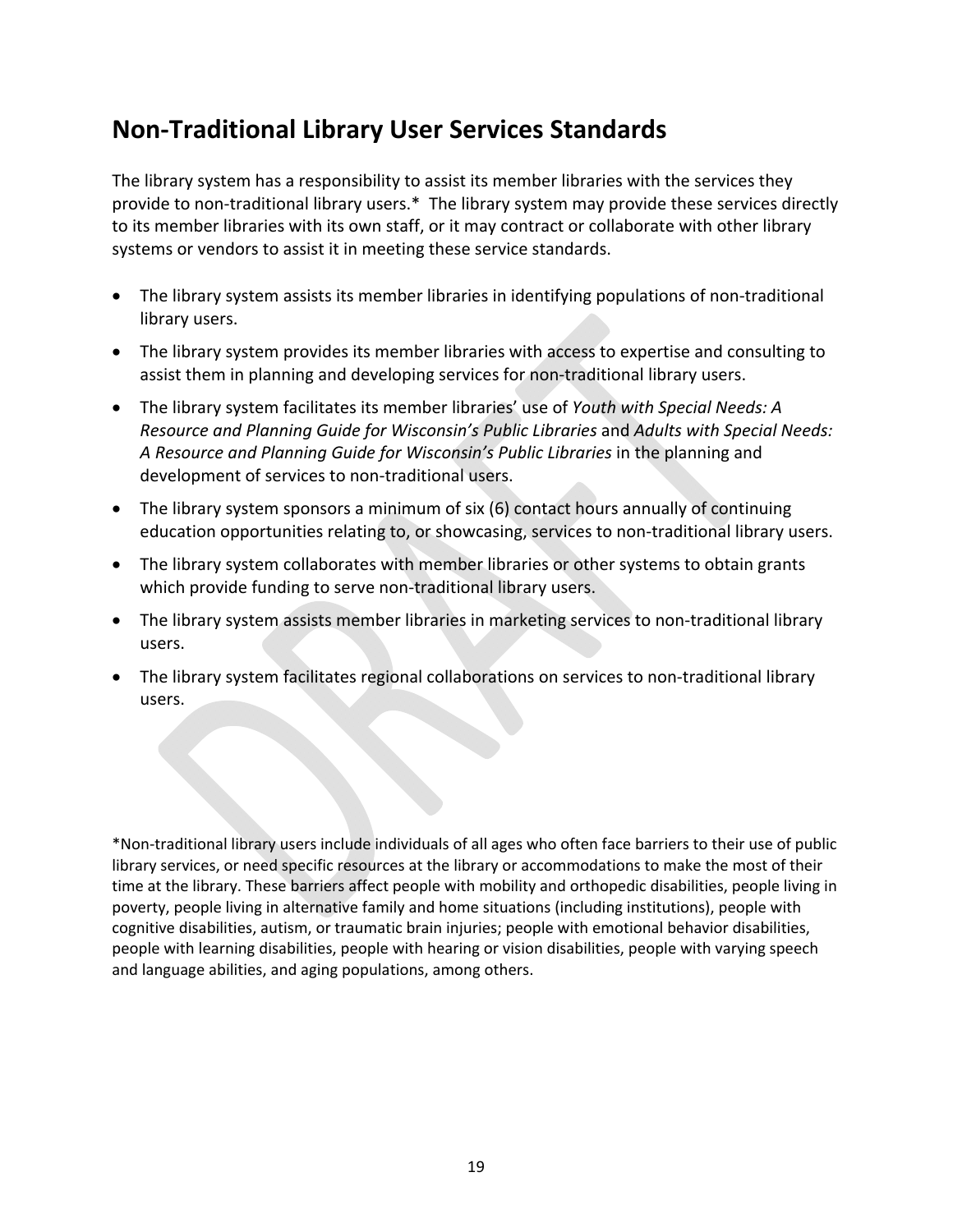## **Technology Standards**

The library system has a significant role in leadership and training in discovering and implementing new technology, in facilitating technology infrastructure, and in providing local technology support. The library system may provide these services directly to its member libraries with its own staff, or it may contract or collaborate with other library systems or vendors to assist it in meeting these service standards.

- The library system provides its member libraries with access to technology expertise and technology consulting.
- The library system sponsors or co-sponsors a minimum of six (6) contact hours of technology‐related continuing education per year.
- The library system provides a secure Wide Area Network (WAN), with adequate bandwidth, for data communication between member libraries, the system headquarters, and appropriate application servers.
- The library system monitors bandwidth usage by member libraries. In addition, the library system assesses each member library's bandwidth needs twice each year.
- The library system assists member libraries in acquiring supplemental bandwidth when needed.
- The library system promotes effective cost-sharing by facilitating the hosting and licensing of shared applications and databases used by member libraries.
- The library system provides assistance with and support for essential member library technology services during all hours of library operation.
- The library system technology staff meets with member library technology staff at least once per year to consult and advise on the member libraries' technology infrastructure and workflow practices.
- The library system establishes competency guidelines for member library staff needed to use system‐provided technology services. The library system develops and provides training based upon the assessment of library staff competency levels.
- The library system facilitates group purchases of computers, network devices, and other technology‐related devices for member libraries in order to promote ownership of state of the art equipment and cost savings.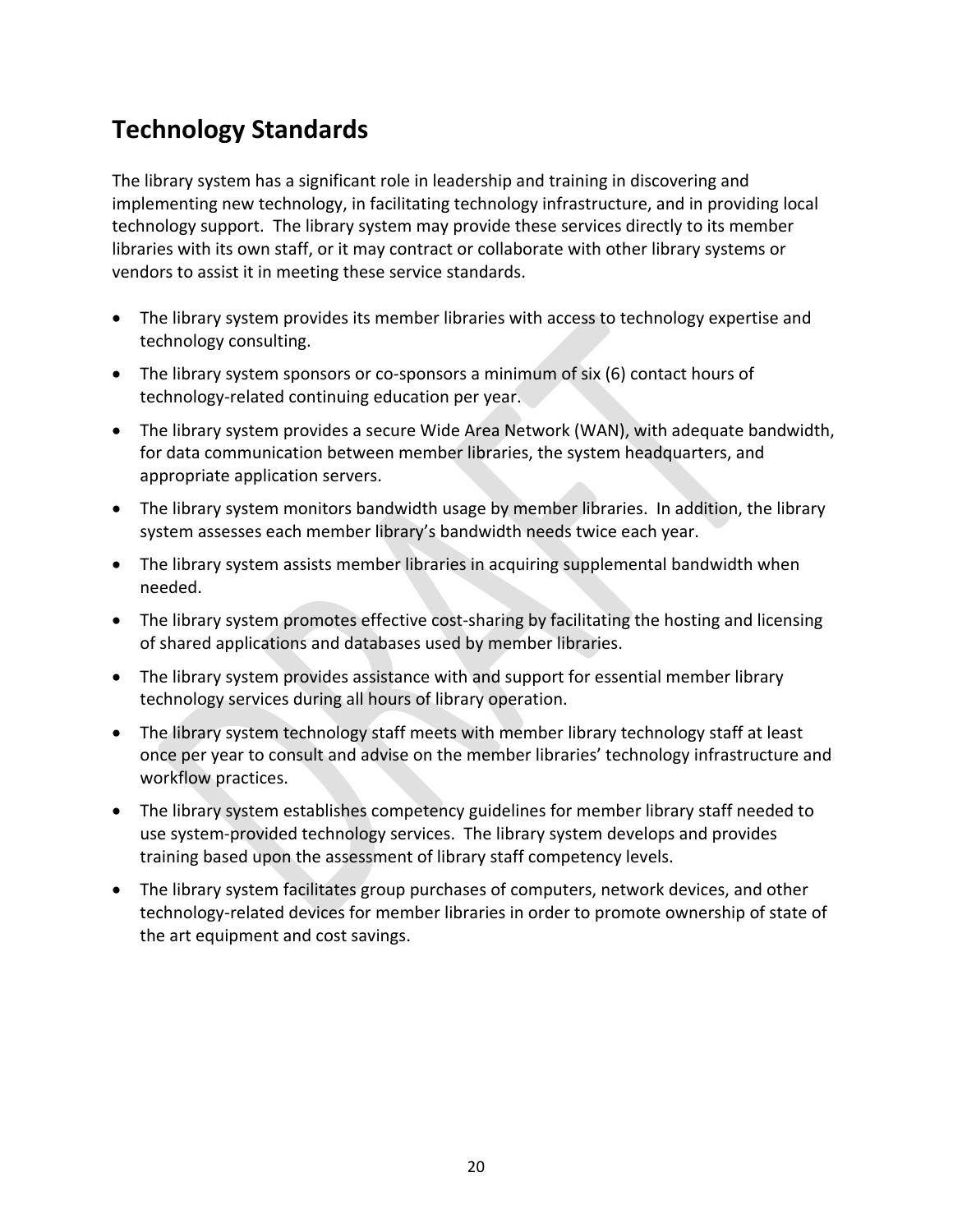## **Youth Services Standards**

The library system has a responsibility to assist its member libraries in meeting the literacy and learning needs of youth and young adults. Specifically, the library system provides education, information, and assistance to member libraries so they have the means to encourage youth, and their parents or caregivers, to use the library and increase their literacy skills. The library system may provide these services directly to its member libraries with its own staff, or it may contract or collaborate with other library systems or vendors to assist it in meeting these service standards.

- The library system sponsors a minimum of nine (9) contact hours annually of continuing education opportunities relating to youth services, including a Summer Library Program kickoff.
- The library system sponsors a minimum of three (3) contact hours annually of continuing education relating to young adult services.
- The library system provides its member libraries with access to youth services expertise and consulting.
- The library system assists member libraries in marketing youth and young adult activities.
- The library system assists member libraries in implementing best practices and meeting appropriate standards related to early literacy.
- The library system facilitates regional collaborations on youth services.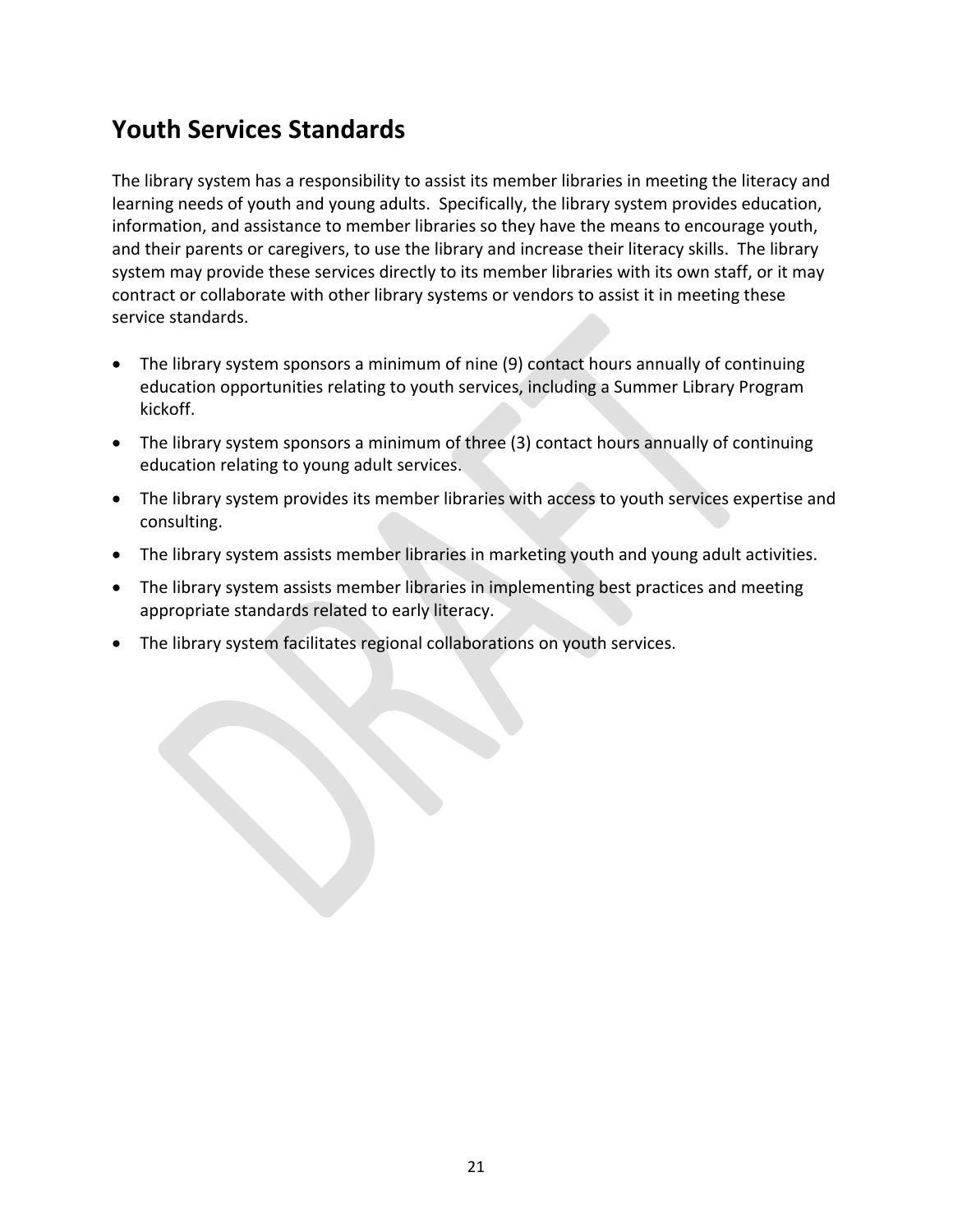## **Appendix B**

### **Wisconsin Public Library System Administrative Standards Proposed to SRLAAW May 1, 2013**

### **Governance**

Public library system trustees are public officers and as such are legally responsible for the governance of the library system and the conducting of its operations in accordance with local, state, and federal laws. The library system has a responsibility to meet the following standards relating to governance.

- The library system is established and operates in accordance with Chapter 43 of the *Wisconsin Statutes*.
- The library system operates in compliance with other Wisconsin laws, such as laws relating to open meetings, ethics, and public records.
- The library system operates in compliance with federal laws, such as the Americans with Disabilities Act and the Fair Labor Standards Act.
- The library system board has written bylaws that outline its purpose and its operational procedures and address conflict‐of‐interest issues. The bylaws are reviewed at least every three years.
- The library system board adopts written policies for operating the library system and reviews them on a regular cycle, ensuring that all policies are reviewed at least every three years.
- The library system board meets at least six times per year, monthly if needed, (with the system director in attendance) at a time and in a physically accessible location convenient for the board and in accordance with the state law on open meetings and the Americans with Disabilities Act.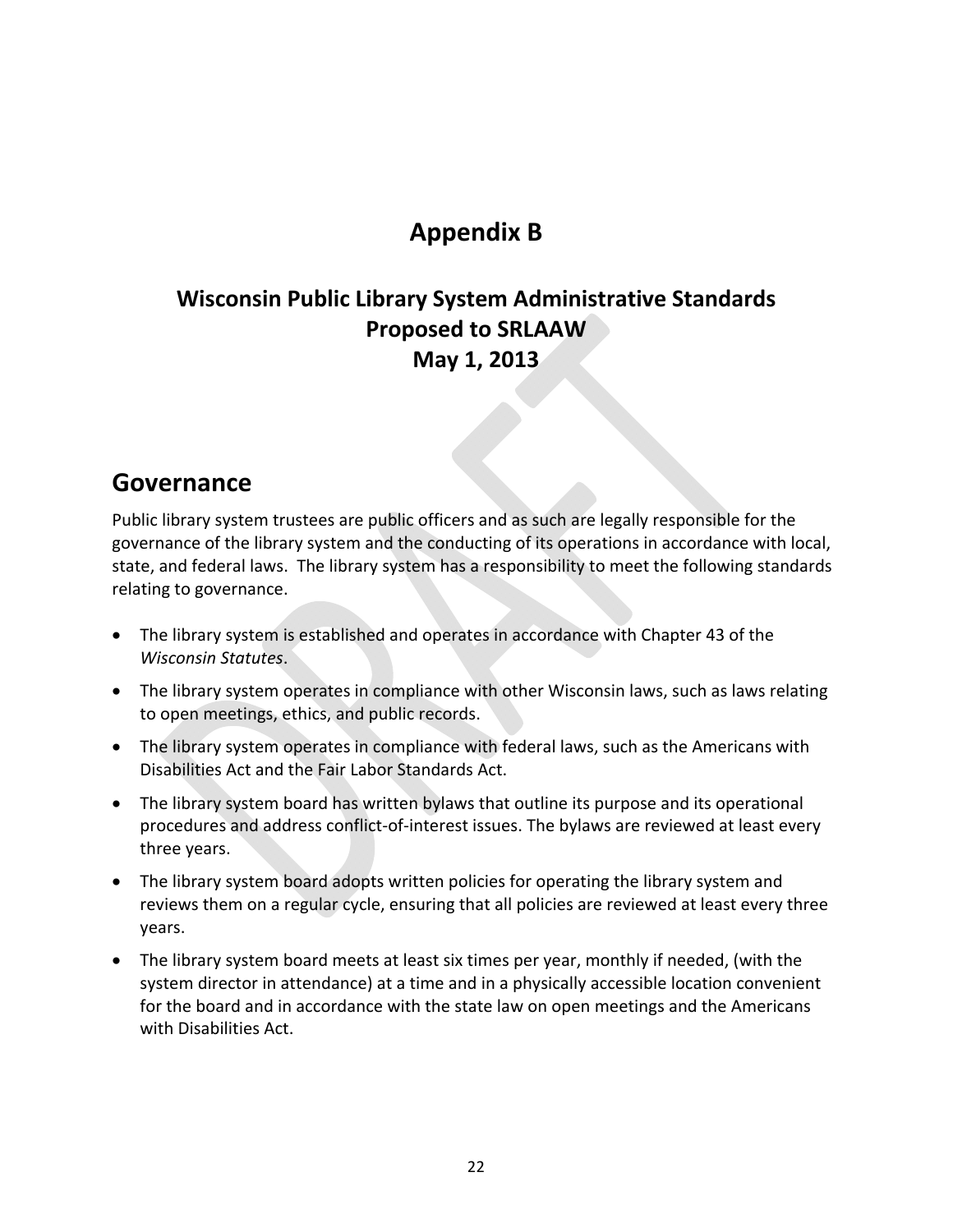## **Management**

The library system's administrators and staff use sound library management practices to apply the policies and statutory obligations of the governing board to the daily operations of the library system. The library system has a responsibility to meet the following standards relating to management and administration.

- The library system director is responsible for developing operating procedures based on board policies and long range plan.
- The library system director monitors statutory changes and court decisions related to library and system operations and recommends policy changes needed to maintain legal library and/or system operations.
- The library system director keeps the library system board informed of all important issues facing the member libraries.
- The library system provides current financial and statistical reports for review at each library system board meeting.
- The library system director provides every new board member with a copy of the Trustee Essentials and participates in an orientation program with each new board member.

## **Planning**

Library system trustees and staff have a continuing obligation to assess the changing service needs of member libraries. Conscientious planning will help the library system in its efforts to anticipate and respond to the member library's needs. The library system has a responsibility to meet the following standards relating to planning.

- With input from member libraries, the library system board and staff create a long-range or strategic plan that meets the needs of member libraries.
- The library system's plan is reviewed and updated annually by the library system board.

## **Finance**

Library system trustees and staff have a continuing obligation to operate the library system in a fiscally sound, efficient, and prudent manner. The library system has a responsibility to meet the following standards relating to finance.

 The library system follows fiscal procedures consistent with state and federal requirements, system policy, and audit requirements in preparing, presenting, and administering its budget.